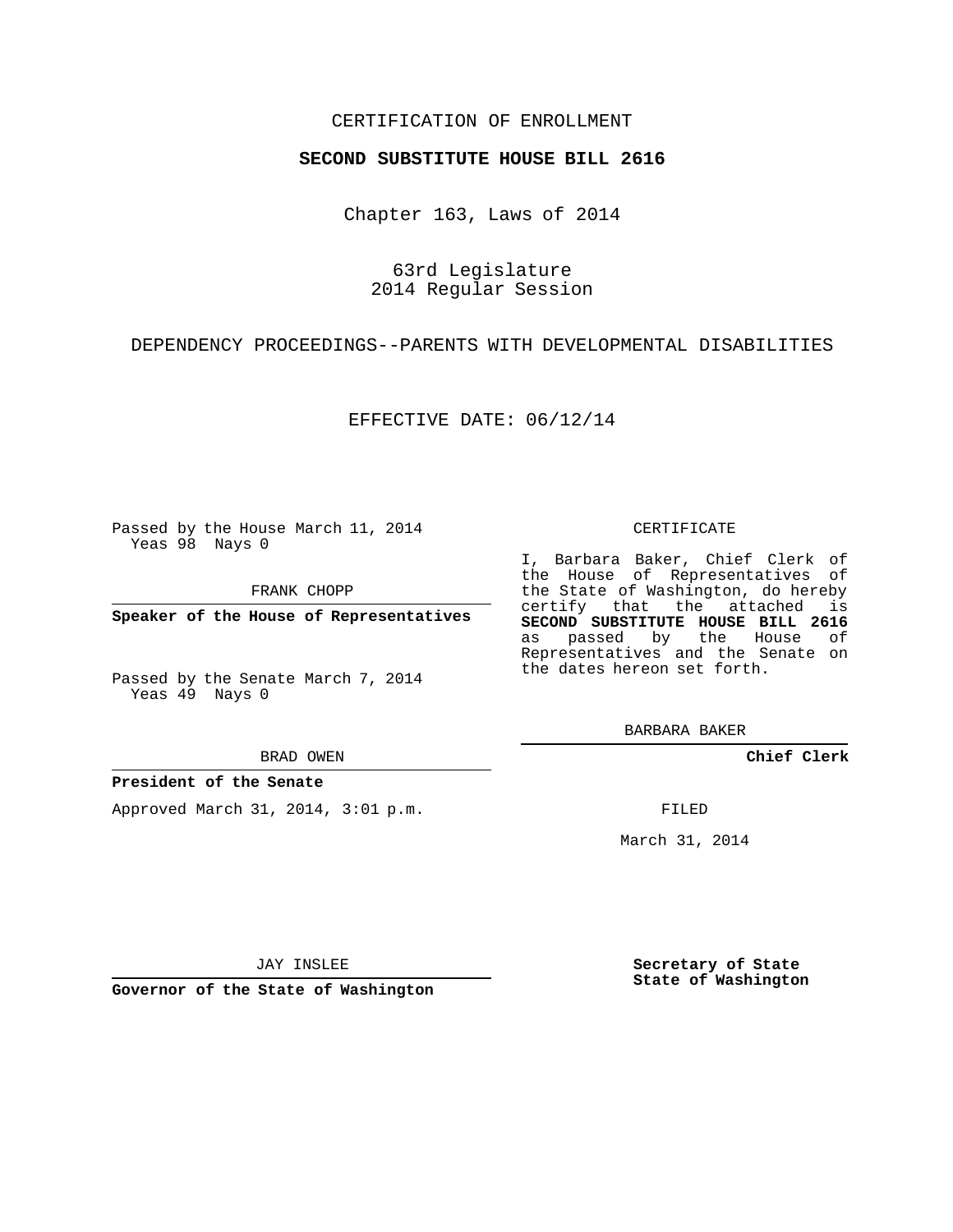# **SECOND SUBSTITUTE HOUSE BILL 2616** \_\_\_\_\_\_\_\_\_\_\_\_\_\_\_\_\_\_\_\_\_\_\_\_\_\_\_\_\_\_\_\_\_\_\_\_\_\_\_\_\_\_\_\_\_

\_\_\_\_\_\_\_\_\_\_\_\_\_\_\_\_\_\_\_\_\_\_\_\_\_\_\_\_\_\_\_\_\_\_\_\_\_\_\_\_\_\_\_\_\_

AS AMENDED BY THE SENATE

Passed Legislature - 2014 Regular Session

## **State of Washington 63rd Legislature 2014 Regular Session**

**By** House Appropriations (originally sponsored by Representatives Freeman, Walsh, Kagi, Roberts, Smith, Orwall, Tarleton, and Pollet)

READ FIRST TIME 02/11/14.

 AN ACT Relating to parents with developmental disabilities involved in dependency proceedings; reenacting and amending RCW 13.34.136; and creating a new section.

BE IT ENACTED BY THE LEGISLATURE OF THE STATE OF WASHINGTON:

 NEW SECTION. **Sec. 1.** The legislature intends to assure that for parents with developmental disabilities, the department of social and health services takes into consideration the parent's disability when offering services to correct parental deficiencies. To do so, the legislature finds that the department must contact the developmental disabilities administration.

 **Sec. 2.** RCW 13.34.136 and 2013 c 316 s 2, 2013 c 254 s 2, and 2013 c 173 s 2 are each reenacted and amended to read as follows:

 (1) Whenever a child is ordered removed from the home, a permanency plan shall be developed no later than sixty days from the time the supervising agency assumes responsibility for providing services, including placing the child, or at the time of a hearing under RCW 13.34.130, whichever occurs first. The permanency planning process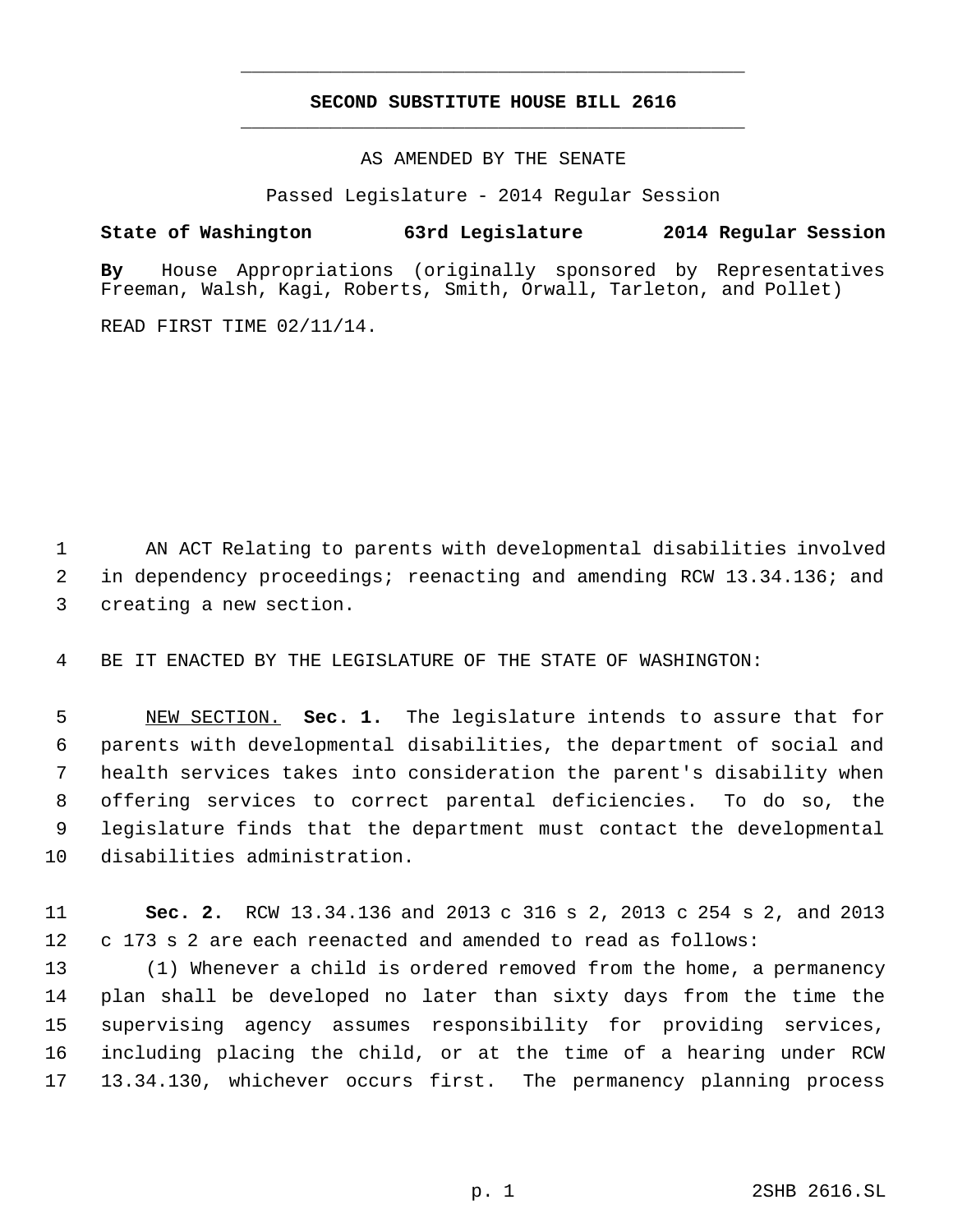continues until a permanency planning goal is achieved or dependency is dismissed. The planning process shall include reasonable efforts to return the child to the parent's home.

 (2) The agency supervising the dependency shall submit a written permanency plan to all parties and the court not less than fourteen days prior to the scheduled hearing. Responsive reports of parties not in agreement with the department's or supervising agency's proposed permanency plan must be provided to the department or supervising agency, all other parties, and the court at least seven days prior to the hearing.

# 11 The permanency plan shall include:

 (a) A permanency plan of care that shall identify one of the following outcomes as a primary goal and may identify additional outcomes as alternative goals: Return of the child to the home of the child's parent, guardian, or legal custodian; adoption, including a tribal customary adoption as defined in RCW 13.38.040; guardianship; permanent legal custody; long-term relative or foster care, until the child is age eighteen, with a written agreement between the parties and the care provider; successful completion of a responsible living skills program; or independent living, if appropriate and if the child is age sixteen or older. The department or supervising agency shall not discharge a child to an independent living situation before the child is eighteen years of age unless the child becomes emancipated pursuant to chapter 13.64 RCW;

 (b) Unless the court has ordered, pursuant to RCW 13.34.130(8), that a termination petition be filed, a specific plan as to where the child will be placed, what steps will be taken to return the child home, what steps the supervising agency or the department will take to promote existing appropriate sibling relationships and/or facilitate placement together or contact in accordance with the best interests of each child, and what actions the department or supervising agency will take to maintain parent-child ties. All aspects of the plan shall include the goal of achieving permanence for the child.

 (i) The department's or supervising agency's plan shall specify what services the parents will be offered to enable them to resume custody, what requirements the parents must meet to resume custody, and a time limit for each service plan and parental requirement.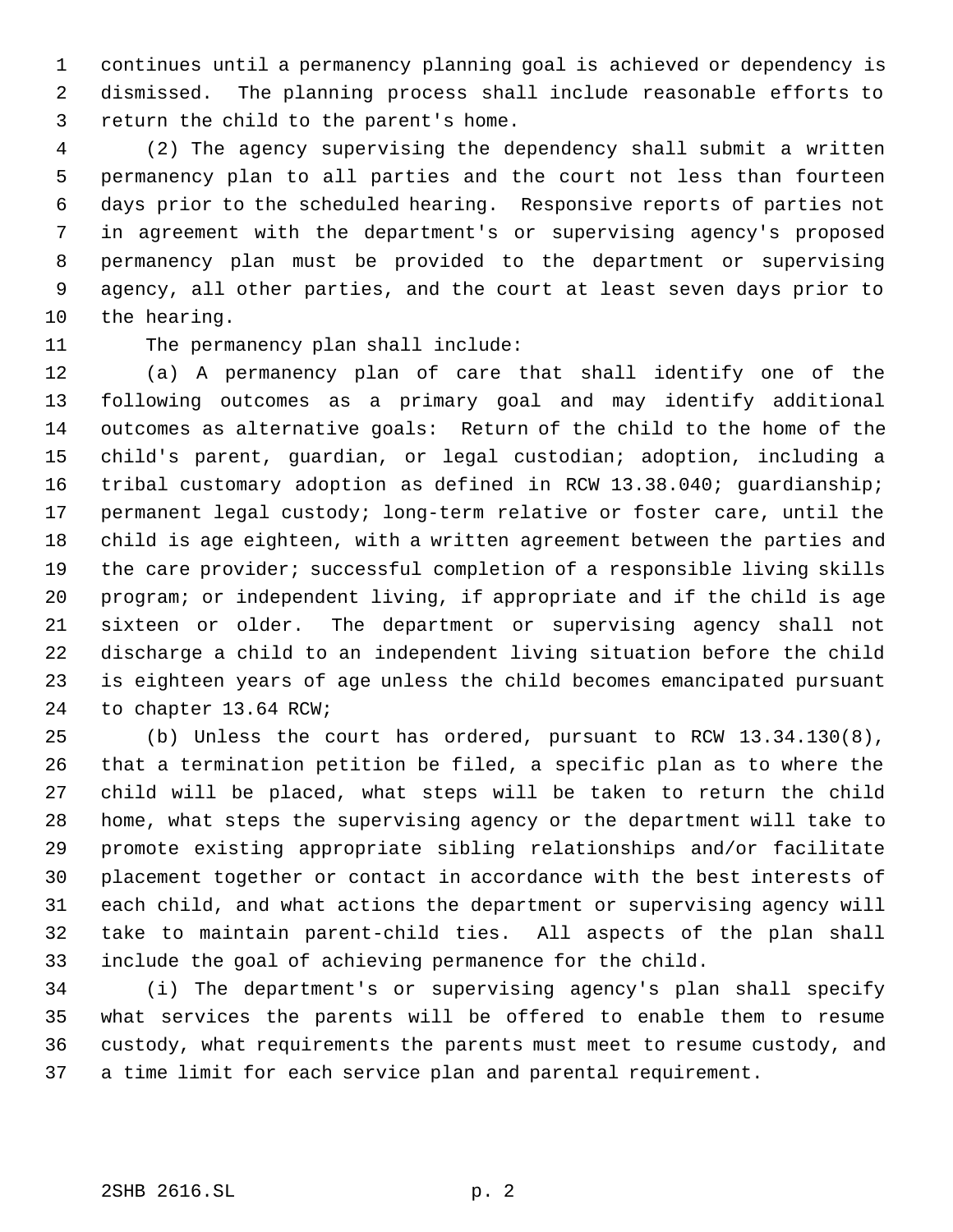(A) If the parent is incarcerated, the plan must address how the parent will participate in the case conference and permanency planning meetings and, where possible, must include treatment that reflects the resources available at the facility where the parent is confined. The plan must provide for visitation opportunities, unless visitation is not in the best interests of the child.

 (B) If a parent has a developmental disability according to the definition provided in RCW 71A.10.020, and that individual is eligible 9 for services provided by the developmental disabilities administration, 10 the department shall make reasonable efforts to consult with the developmental disabilities administration to create an appropriate plan 12 for services. For individuals who meet the definition of developmental disability provided in RCW 71A.10.020 and who are eligible for services through the developmental disabilities administration, the plan for 15 services must be tailored to correct the parental deficiency taking 16 into consideration the parent's disability and the department shall 17 also determine an appropriate method to offer those services based on the parent's disability.

 (ii)(A) Visitation is the right of the family, including the child and the parent, in cases in which visitation is in the best interest of the child. Early, consistent, and frequent visitation is crucial for maintaining parent-child relationships and making it possible for parents and children to safely reunify. The supervising agency or department shall encourage the maximum parent and child and sibling contact possible, when it is in the best interest of the child, including regular visitation and participation by the parents in the care of the child while the child is in placement.

 (B) Visitation shall not be limited as a sanction for a parent's failure to comply with court orders or services where the health, safety, or welfare of the child is not at risk as a result of the visitation.

 (C) Visitation may be limited or denied only if the court determines that such limitation or denial is necessary to protect the child's health, safety, or welfare. When a parent or sibling has been identified as a suspect in an active criminal investigation for a violent crime that, if the allegations are true, would impact the safety of the child, the department shall make a concerted effort to consult with the assigned law enforcement officer in the criminal case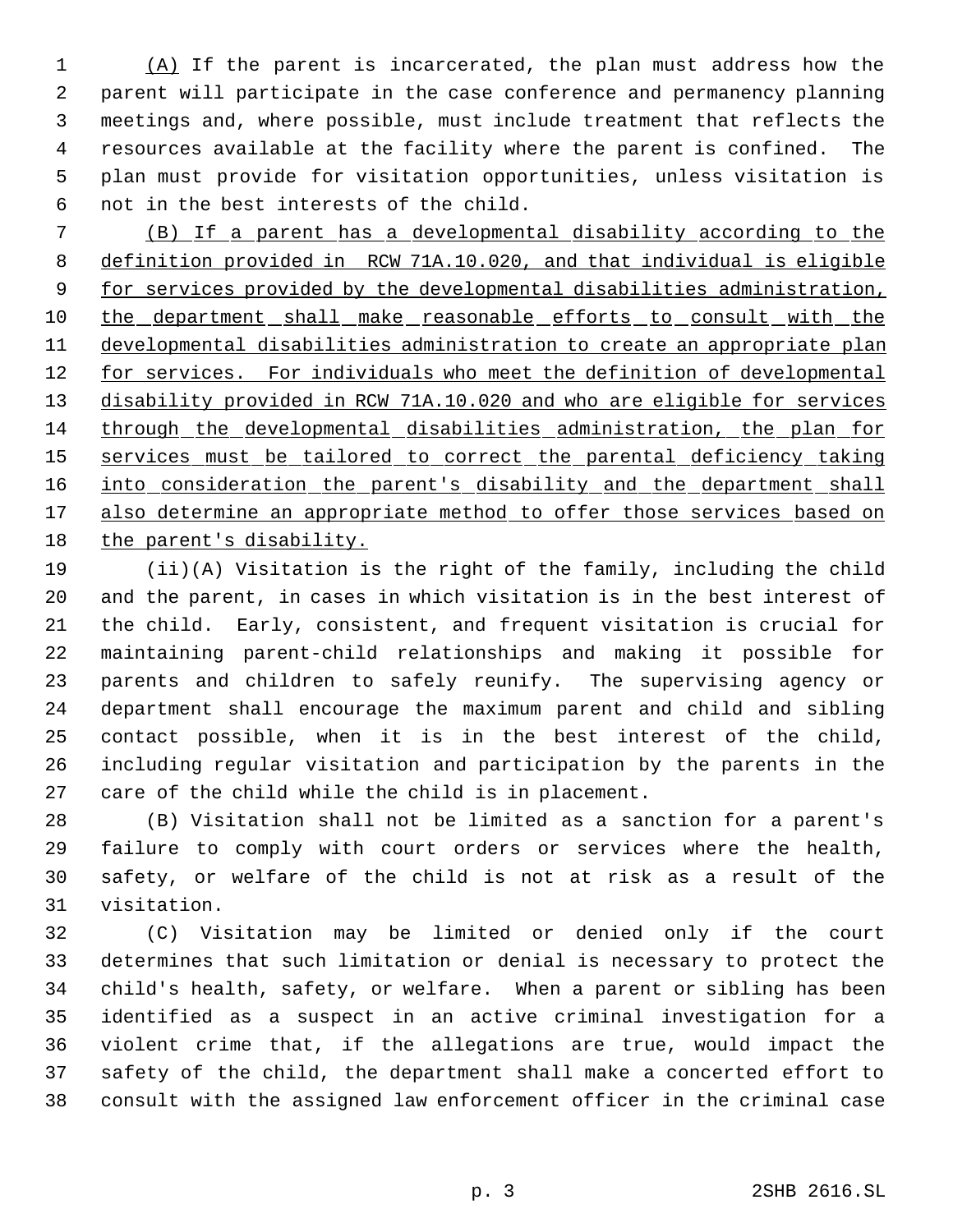before recommending any changes in parent/child or child/sibling contact. In the event that the law enforcement officer has information pertaining to the criminal case that may have serious implications for child safety or well-being, the law enforcement officer shall provide this information to the department during the consultation. The department may only use the information provided by law enforcement during the consultation to inform family visitation plans and may not share or otherwise distribute the information to any person or entity. Any information provided to the department by law enforcement during the consultation is considered investigative information and is exempt from public inspection pursuant to RCW 42.56.240. The results of the consultation shall be communicated to the court.

 (D) The court and the department or supervising agency should rely upon community resources, relatives, foster parents, and other appropriate persons to provide transportation and supervision for visitation to the extent that such resources are available, and appropriate, and the child's safety would not be compromised.

 (iii)(A) The department, court, or caregiver in the out-of-home placement may not limit visitation or contact between a child and sibling as a sanction for a child's behavior or as an incentive to the child to change his or her behavior.

 (B) Any exceptions, limitation, or denial of contacts or visitation must be approved by the supervisor of the department caseworker and documented. The child, parent, department, guardian ad litem, or court-appointed special advocate may challenge the denial of visits in court.

 (iv) A child shall be placed as close to the child's home as possible, preferably in the child's own neighborhood, unless the court finds that placement at a greater distance is necessary to promote the child's or parents' well-being.

 (v) The plan shall state whether both in-state and, where appropriate, out-of-state placement options have been considered by the department or supervising agency.

 (vi) Unless it is not in the best interests of the child, whenever practical, the plan should ensure the child remains enrolled in the school the child was attending at the time the child entered foster care.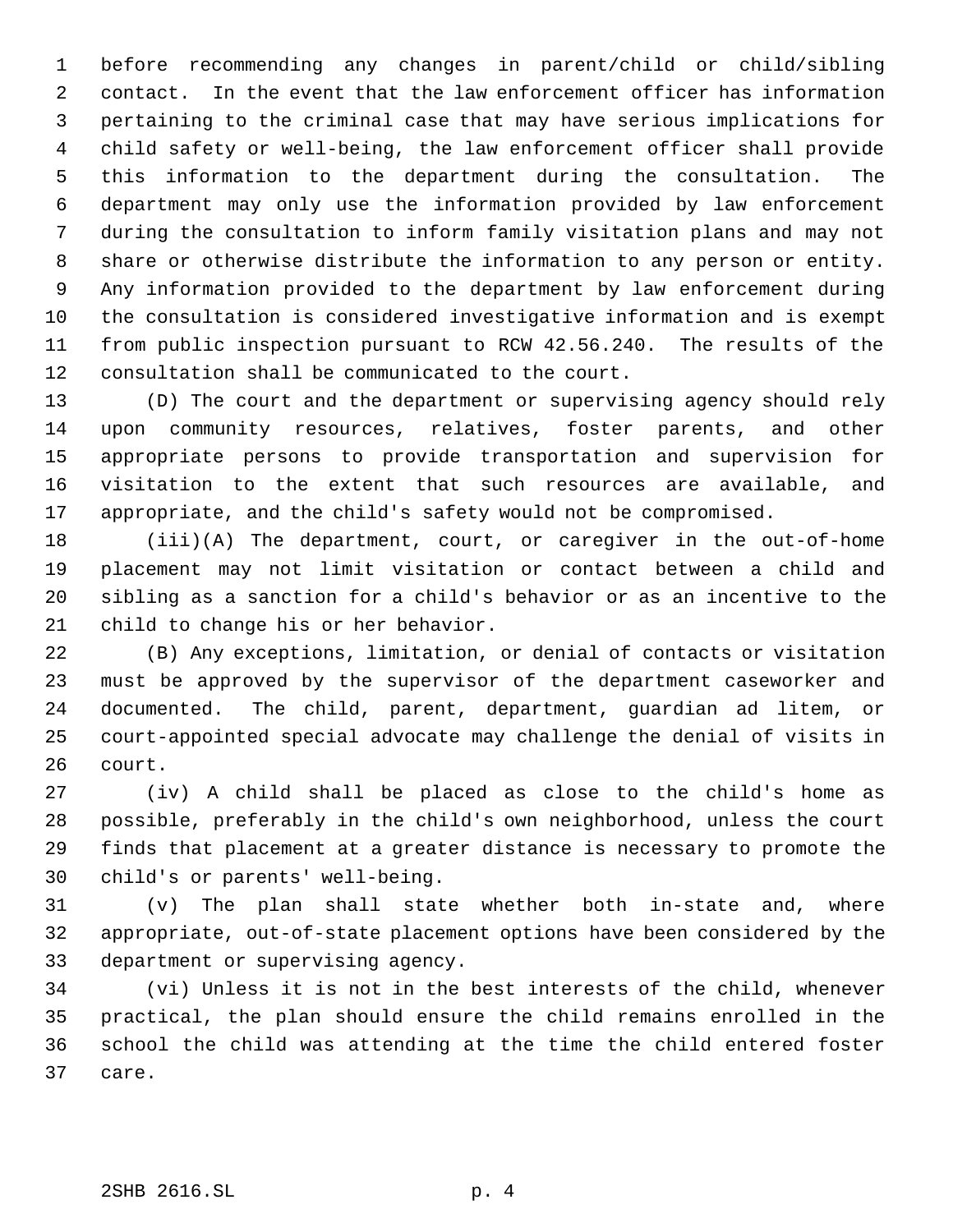(vii) The supervising agency or department shall provide all reasonable services that are available within the department or supervising agency, or within the community, or those services which the department has existing contracts to purchase. It shall report to 5 the court if it is unable to provide such services; and

 (c) If the court has ordered, pursuant to RCW 13.34.130(8), that a termination petition be filed, a specific plan as to where the child will be placed, what steps will be taken to achieve permanency for the child, services to be offered or provided to the child, and, if visitation would be in the best interests of the child, a recommendation to the court regarding visitation between parent and child pending a fact-finding hearing on the termination petition. The department or supervising agency shall not be required to develop a plan of services for the parents or provide services to the parents if the court orders a termination petition be filed. However, reasonable efforts to ensure visitation and contact between siblings shall be made unless there is reasonable cause to believe the best interests of the child or siblings would be jeopardized.

 (3) Permanency planning goals should be achieved at the earliest possible date. If the child has been in out-of-home care for fifteen of the most recent twenty-two months, and the court has not made a good cause exception, the court shall require the department or supervising agency to file a petition seeking termination of parental rights in 24 accordance with RCW  $13.34.145((\leftarrow{3}))(\leftarrow{4})(b)(vi)$ . In cases where parental rights have been terminated, the child is legally free for adoption, and adoption has been identified as the primary permanency planning goal, it shall be a goal to complete the adoption within six months following entry of the termination order.

 (4) If the court determines that the continuation of reasonable efforts to prevent or eliminate the need to remove the child from his or her home or to safely return the child home should not be part of the permanency plan of care for the child, reasonable efforts shall be made to place the child in a timely manner and to complete whatever steps are necessary to finalize the permanent placement of the child.

 (5) The identified outcomes and goals of the permanency plan may change over time based upon the circumstances of the particular case.

 (6) The court shall consider the child's relationships with the child's siblings in accordance with RCW 13.34.130(6). Whenever the